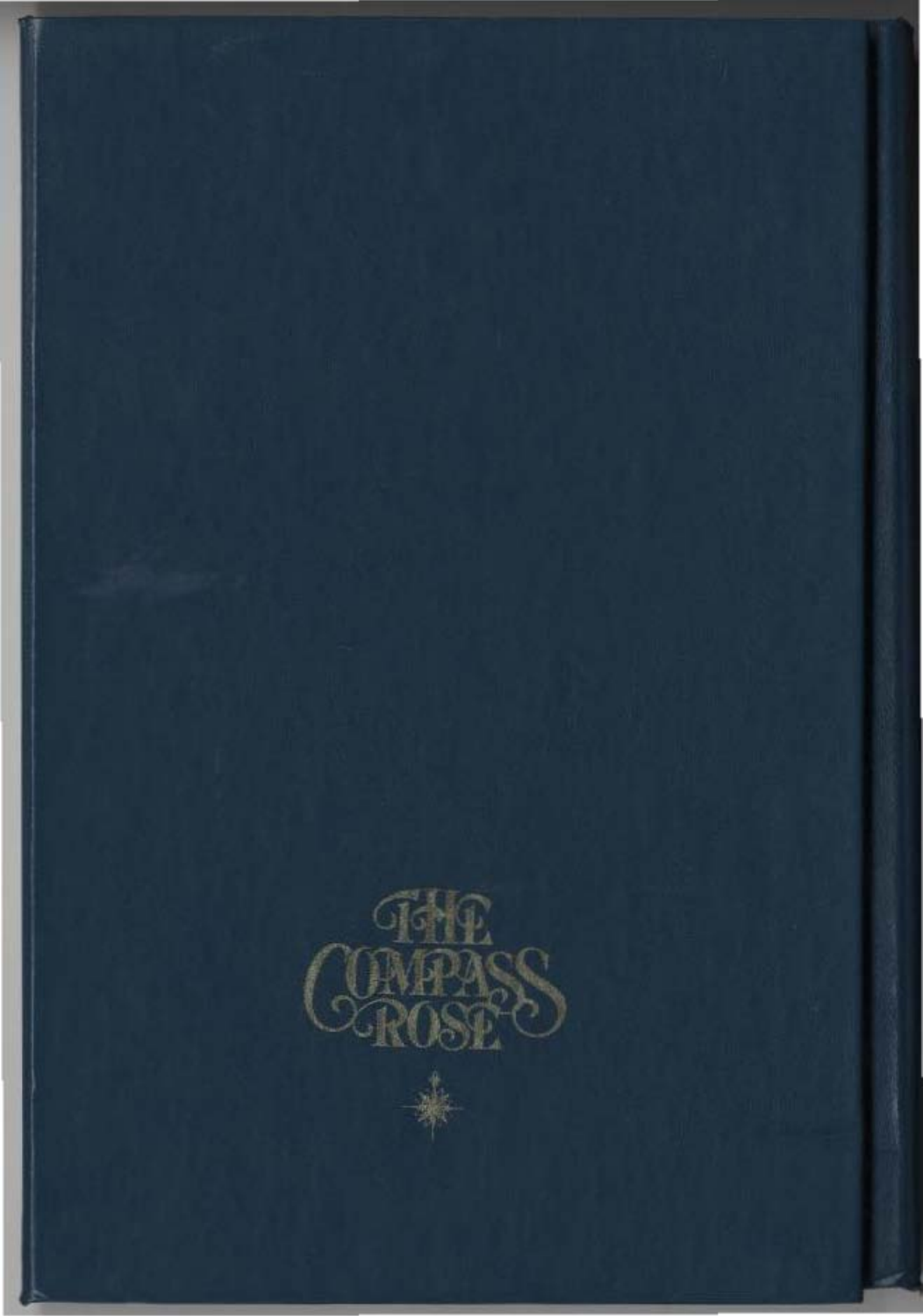|     | Chardonnay                             | Glass | Bottle |  |
|-----|----------------------------------------|-------|--------|--|
| 023 | Hacienda, Claire de Lune, Sonoma, 1988 | 6.00  | 26.00  |  |
| 013 | Cuvaison, Napa, 1990                   | 6.50  | 28.00  |  |
| 007 | Cain Cellars, Carneros, 1989           | 7.00  | 31.00  |  |
| 012 | Clos du Bois, "Calcaire", Sonoma, 1989 | 8.00  | 35.00  |  |
| 034 | Robert Mondavi, Reserve, Napa, 1989    | 10.00 | 45.00  |  |
| 025 | Dry Creek, Reserve, Sonoma, 1988       | 10.50 | 46.00  |  |
|     | Sauvignon Blanc                        |       |        |  |
| 071 | Matanzas Creek, Sonoma, 1990           | 6.50  | 29.00  |  |
|     | Chenin Blanc                           |       |        |  |
| 193 | Dry Creek, Sonoma, 1990                | 4.50  | 18.00  |  |
|     | Johannisberg Riesling                  |       |        |  |
| 202 | Robert Mondavi, Napa, 1989             | 5.50  | 23.00  |  |
|     | Blush                                  |       |        |  |
| 150 | Vendange, California, 1990             | 4.50  | 18.00  |  |
|     | Cabernet Sauvignon                     |       |        |  |
| 122 | Monticello, Napa, 1988                 | 7.00  | 30.00  |  |
| 111 | Jordan, Alexander Valley, 1987         | 9.00  | 42.00  |  |
| 124 | Opus One, Napa, 1988                   | 25.00 | 130.00 |  |
|     | (3 oz. Carafe - \$16.00)               |       |        |  |
|     | Merlot                                 |       |        |  |
| 184 | Sterling, Napa, 1988                   | 7.50  | 35.00  |  |
|     | Pinot Noir                             |       |        |  |
| 172 | Robert Mondavi, Reserve, Napa, 1989    | 11.50 | 52.00  |  |
|     |                                        |       |        |  |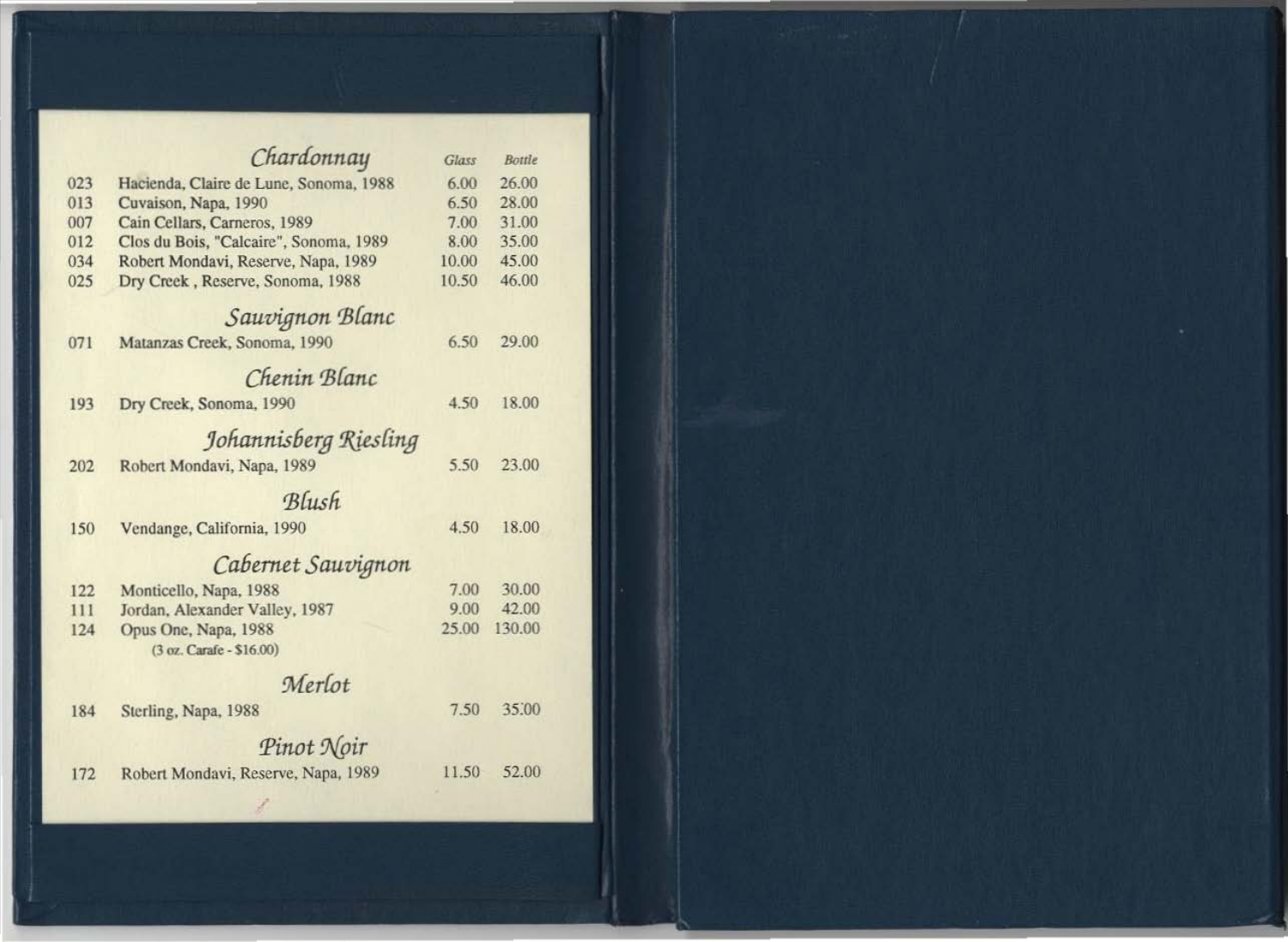Tastings Served Daily 5:00 P.M. - Midnight

#### **CELEBRATE EAST MEETS WEST**

 $\bigcup$  Specialties from the Orient  $\bigcirc$ 

Sashimi of Yellow Fin Tuna on Crispy Won Tons with Two Sauces \$7.50

Marinated Shrimp<br>Baked in Chinese Mushroom Caps \$8.50

Mixed Grill Meats on Skewers<br>Cilantro Pesto & Thai Peanut Sauce \$7.75

> Vegetarian Shogun Rolls  $$7.75$

Pizza Carmelized Onions, Garlic & Wild Mushrooms \$6.50

Baby Vegetable Crudités<br>With Yogurt, Sour Cream and Basil Dip  $$5.75$ 

Camembert, Stilton and Gouda Cheese Assortis With Fresh Fruit \$7.50

> Sautéed Chicken Breast Strips<br>Spicy Peanut Sauce  $$7.75$

Sautéed Dungeness Crab Cakes<br>Cilantro-Pepper Sauce \$9.50

**Grilled Baby Lamb Chops** Thyme Sauce & Vegetable Fricassee \$9.75

Please refrain from cigar & pipe smoking.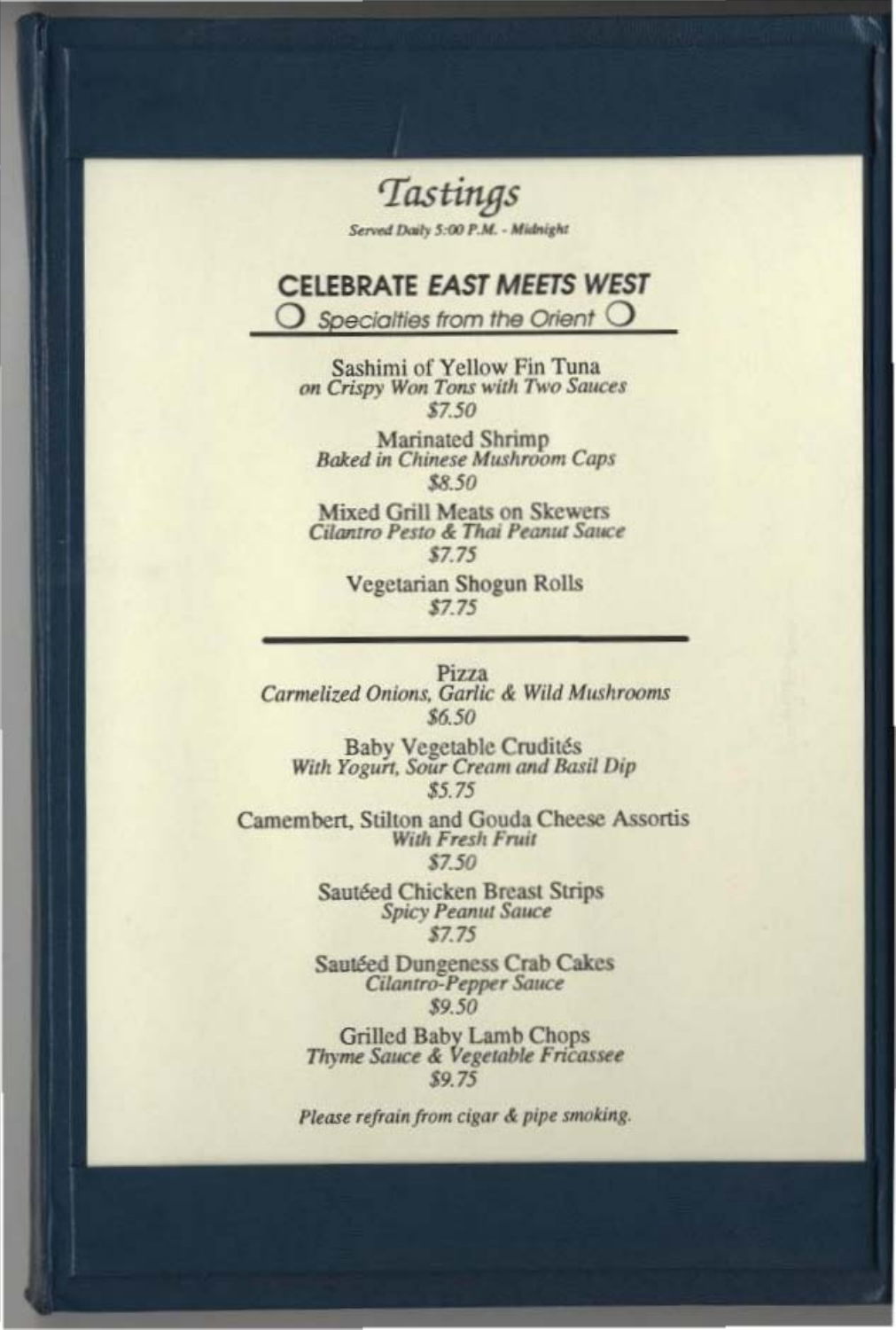# **PROZEN VODKAS**

| Absolut                   | 37.00  |
|---------------------------|--------|
| <b>Absolut Citron</b>     | \$7.25 |
| <b>Tanqueray Sterling</b> | \$7.25 |
| Stolichnaya Cristall      | \$7.50 |

### Caviar

| Beluga                 | \$60.00 | Sevruga           | \$29,00 |
|------------------------|---------|-------------------|---------|
| Ossetra                | \$33.00 | American Salmon   | \$19.00 |
| Chinese Beluga \$32.00 |         | American Sturgeon | \$19.00 |

The Compass Rose Featured Selection for December 1991

|                           | Glass   | Magnum   |
|---------------------------|---------|----------|
| Moet & Chandon White Star | \$11.50 | \$118.00 |
| Moet Brut Imperial, N.V.  | \$13.00 | \$137.00 |
|                           |         |          |

## Sparkling Wines

| 302 | Chandon Reserve, N.V.                | 7.50  | 33.00 |
|-----|--------------------------------------|-------|-------|
| 311 | Roederer Estate, N.V.                | 8.50  | 38.00 |
| 299 | S. Anderson, Blanc de Noirs, 1987    | 9.00  | 40.00 |
| 307 | "J" by Jordan, Sonoma, 1987          | 10.00 | 45.00 |
| 314 | Scharfenberger, Blanc de Blanc, 1986 | 11.00 | 48.00 |

## Champagne

| 336 | Perrier Jouët, Grand Brut, NV | 12.00 55.00 |
|-----|-------------------------------|-------------|
| 322 | Dom Perignon, Cuvée, 1983     | 190.00      |